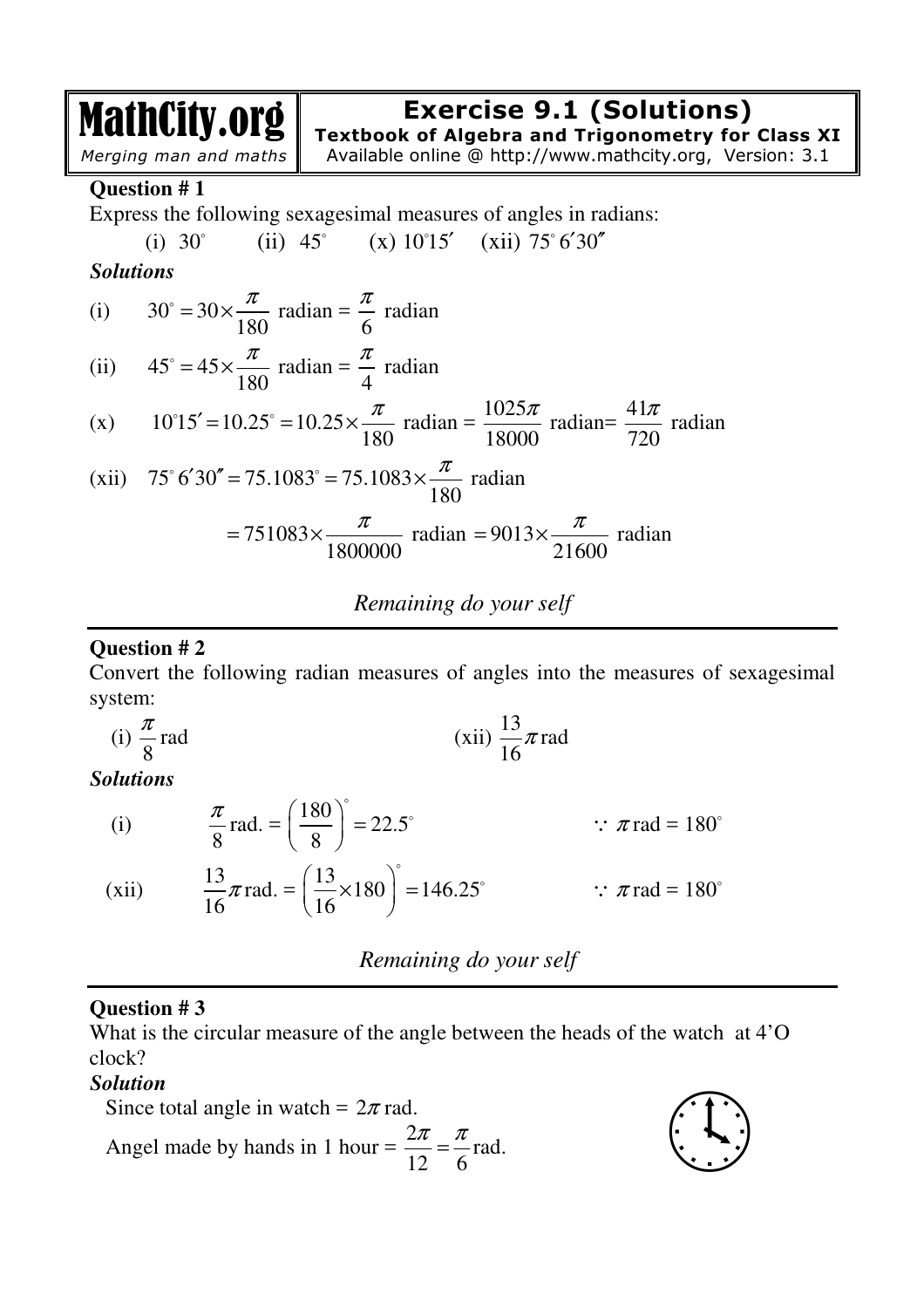Thus angle made by hand in 4 hours =  $4 \times \frac{\pi}{6} = \frac{2}{4}$ 6 3  $\pi$  2 $\pi$  $x - \frac{2\pi}{6}$  rad.

#### **Question # 4**

Find  $\theta$  , when: (i)  $l = 1.5 \text{ cm}$ ,  $r = 2.5 \text{ cm}$  (ii)  $l = 3.2 \text{ m}$ ,  $r = 2 \text{ m}$ 

#### *Solution*

(i)  $l = 1.5 \text{ cm}$ ,  $r = 2.5 \text{ cm}$ Since  $\theta = \frac{l}{r}$ *r*  $\theta = \frac{l}{\theta} \implies \theta = \frac{1.5}{2.5} = 0.6$ 2.5  $\Rightarrow$   $\theta = \frac{1.5}{2.5} = 0.6$  rad. (ii)  $l = 3.2 \text{ m}$ ,  $r = 2 \text{ m}$ Since  $\theta = \frac{l}{r}$ *r*  $\theta = \frac{l}{\theta} \implies \theta = \frac{3.2}{2} = 1.6$ 2  $\Rightarrow$   $\theta = \frac{3.2}{2} = 1.6$  rad.

#### **Question # 5**

Find *l*, when:

(i)  $\theta = \pi$  rad.  $r = 6 \text{ cm}$  (ii)  $\theta = 65^{\circ}20'$ ,  $r = 18 \text{ mm}$ *Solutions*  (i)  $\theta = \pi$  rad.  $r = 6$  cm Since  $l = r\theta$  $\Rightarrow$   $l = 6\pi = 6(3.14159) = 18.85$  cm. (ii)  $\theta = 65^{\circ}20' = 65^{\circ}33 = 65.33 \times \frac{\pi}{100} = 65.33 \times \frac{3.14159}{100} = 1.1403$ 180 180  $\theta = 65^{\circ}20' = 65^{\circ}.33 = 65.33 \times \frac{\pi}{100} = 65.33 \times \frac{3.14159}{100} = 1.1403$  rad.,  $r = 18$  mm Since  $l = r\theta$ 

 $\implies$   $l = 18 \times 1.1403 = 20.5254$  mm

#### **Question # 6**

(i) Find *r*, when;  $l = 5 \, \text{cm}$ , 1 radian 2  $\theta =$ (ii) Find *r*, when;  $l = 56$  cm,  $\theta = 45^{\circ}$ *Solutions*  $(i)$ *l* = 5 cm, 1 2  $\theta = \frac{1}{2}$  rad Since  $l = r\theta$ 1 5 2  $\Rightarrow$  5 =  $r \times \frac{1}{2}$   $\Rightarrow$   $r = 5 \times 2 = 10$  cm (ii)  $l = 56 \text{cm}$ , 45 180 4  $\pi$   $\pi$  $= 45 \times \frac{\pi}{100} = \frac{\pi}{4}$  rad Since  $l = r\theta \Rightarrow 56$ 4  $\Rightarrow$  56 =  $r \times \frac{\pi}{4}$   $\Rightarrow$   $r = 56 \times \frac{4}{\pi} = \frac{224}{3.1456} = 71.30$ 3.14159  $\Rightarrow$   $r = 56 \times \frac{4}{\pi} = \frac{224}{3.14159} = 71.30 \text{ cm}$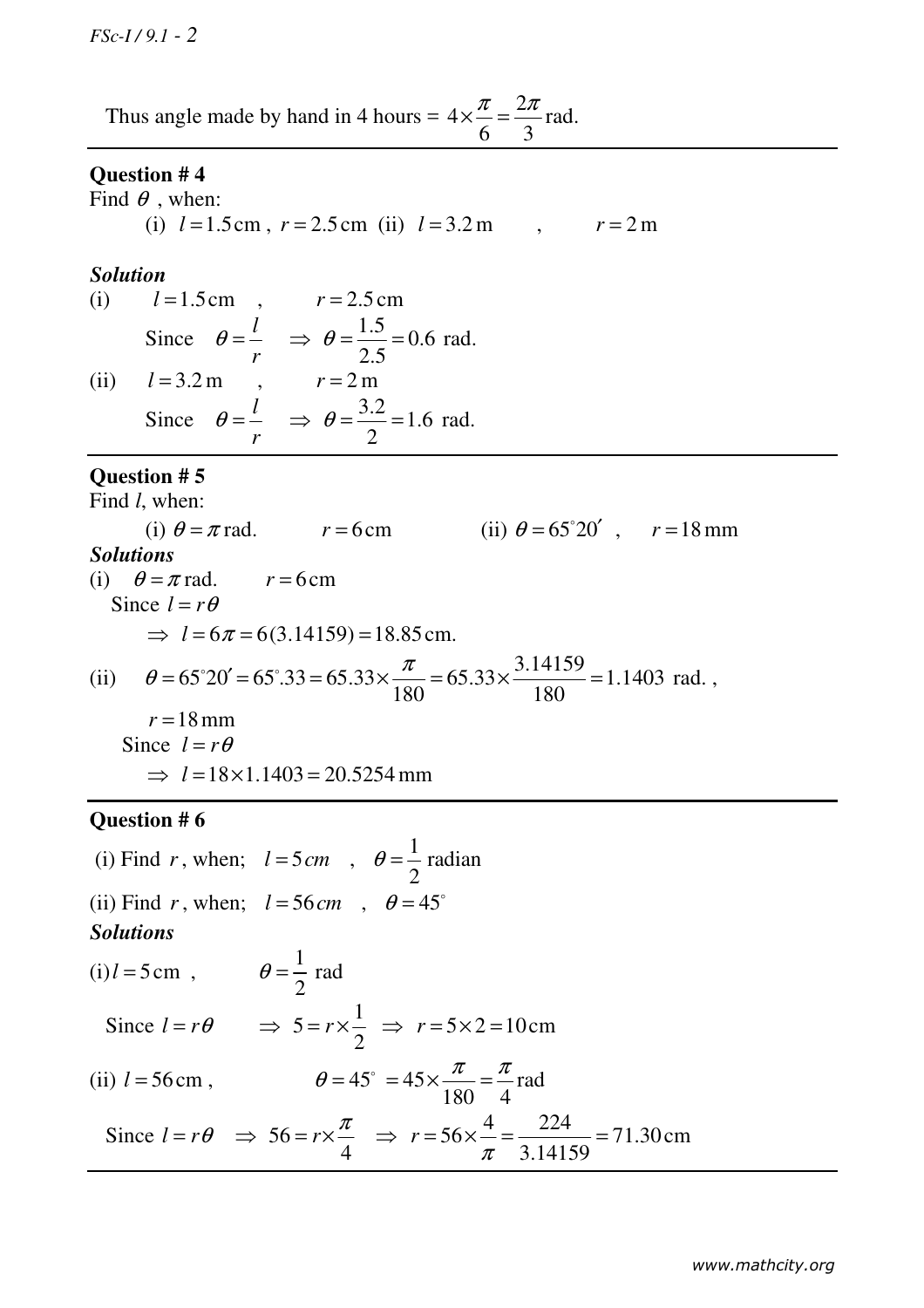# **Question # 7**

What is the length of arc intercepted on a circle of radius 14*cm* by the arms of a central angle of 45*<sup>o</sup>* ?

# *Solution*

 $l = ?$ ,  $r = 14 \text{ cm}$ , 4  $\theta = \frac{\pi}{4}$  rad Since  $l = r\theta$ 14 4  $\Rightarrow$   $l = 14 \times \frac{\pi}{4} = 14 \times \frac{3.14159}{4} = 10.9956$ 4  $= 14 \times \frac{3.1 + 139}{4} = 10.9956$  cm

# **Question # 8**

Find the radius of the circle, in which the arms of a central angle of measure 1 radian cut off an arc of length 35*cm* ?

# *Solution*

 $r = ?$ ,  $\theta = 1$ rad. ,  $l = 35$  cm Since  $l = r\theta \implies 35 = r \times 1 \implies r = 35 \text{ cm}$ 

### **Question # 9**

A railway train is running on a circular track of radius 500 meters at the rate of 30km per hour. Through what angle will it turn in 10sec.

# *Solution*

$$
r = 500 \text{ m}
$$
  
\nSpeed = 30 km/h = 30× $\frac{1000}{60 \times 60}$  m/s =  $\frac{25}{3}$  m/s  
\nDistance =  $l = \frac{25}{3} \times 10 = \frac{250}{3}$  m  
\nNow  $l = r\theta \Rightarrow \frac{250}{3} = 500 \times \theta$   
\n $\Rightarrow \theta = \frac{250}{3 \times 500} = \frac{250}{1500} = \frac{1}{6}$  rad.

### **Question # 10**

A horse is tethered to a peg by a rope of 9 meters length and it can move in a circle with the peg as centre. If the horse moves along the circumference of the circle, keeping the rope tight, how far will it have gone when the rope has turned through an angle of 70*<sup>o</sup>* ?

# *Solution*

$$
r = 9 \text{ m}
$$
,  $\theta = 70^{\circ} = 70 \times \frac{\pi}{180} = \frac{7}{18} \pi$ ,  $l = ?$   
\nNow  $l = r\theta$   
\n $\Rightarrow l = 9 \times \frac{7}{18} \pi = \frac{7}{2} (3.14159) = 10.9956 \text{ m} \approx 11 \text{ m}$ 

Thus the horse will cover 11m distance.

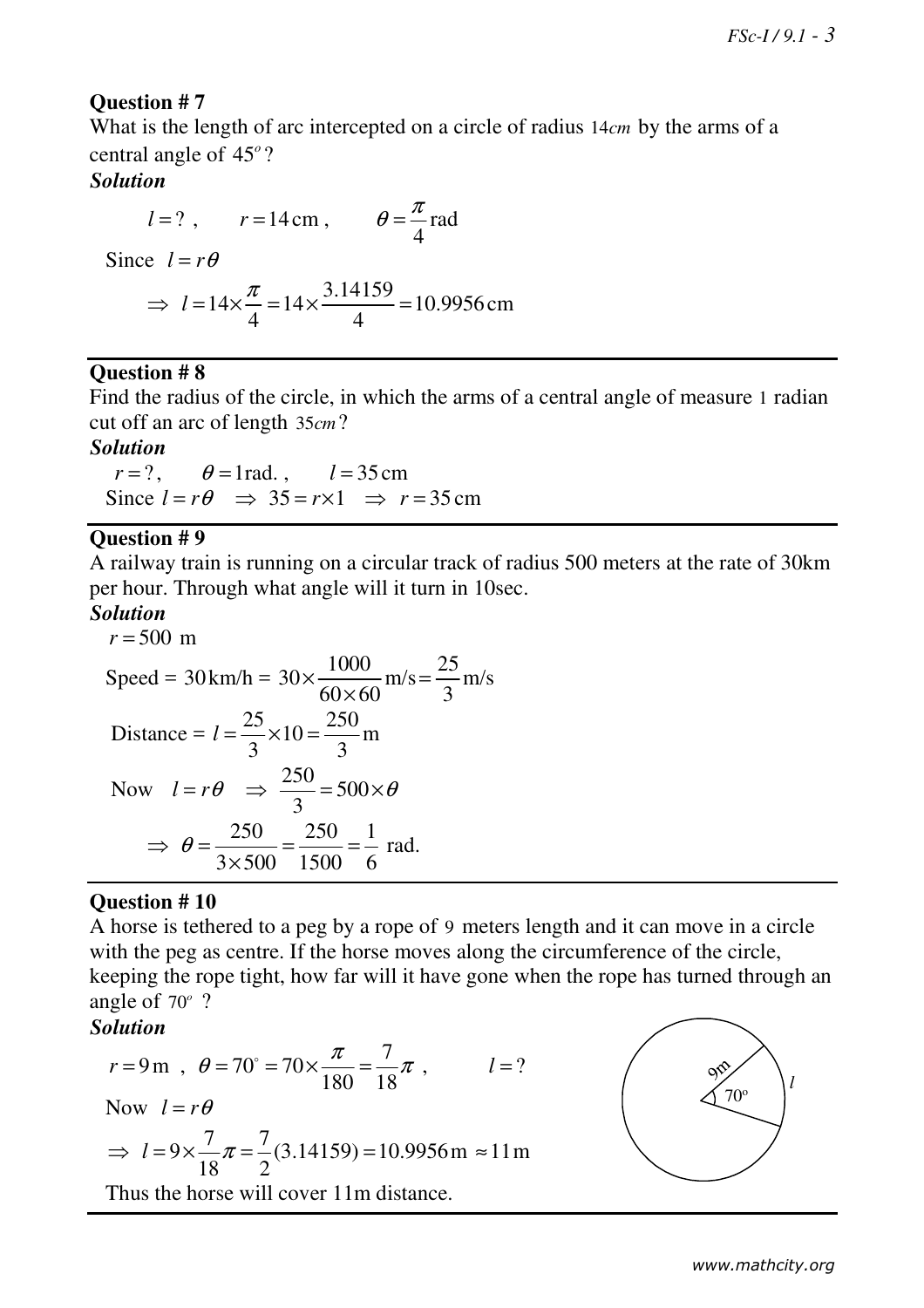# **Question # 11**

The pendulum of a clock is 20*cm* long and its swings through an angle of 20<sup>°</sup> each second. How far does the tip of the pendulum move in 1 second?

# *Solution*

The pendulum of a clock is 20*cm* long and



# **Question # 12**

Assuming the average distance of the earth from the sun to be  $148 \times 10^6$  km and an angle subtended by the sun at the eye of a person on the earth of measure  $9.3 \times 10^{-3}$ radian. Find the diameter of the sun.

# *Solution.*



# **Question # 13**

A circular wire of radius 6 cm is cut straightened and then bent so as to lie along the circumference of a hoop of radius 24cm. Find the measure

of the angle which it subtends at the centre of the hoop.

# *Solution.*

 Length of wire = circumference of circle  $= 2\pi r' = 2\pi (6) = 12\pi$ i.e.  $l = 12\pi$  cm,  $r = 24$  cm Now  $\theta = \frac{l}{l}$ *r*  $\theta = \frac{V}{\tau}$ 12 24 2  $\Rightarrow \theta = \frac{12\pi}{34} = \frac{\pi}{2}$  rad.

# **Question # 14**

Show that the area of a sector of a circular region of radius  $r$  is  $\frac{1}{2}r^2$ 2  $r^2\theta$ , where  $\theta$  is the circular measure of the central angle of the sector.

# *Solution*

Since 
$$
\frac{\text{Area of } \text{Sector}}{\text{Area of } \text{Circle}} = \frac{\text{Central angle of } \text{Sector}}{\text{Angle of } \text{Circle}}
$$



θ

*24cm*

12π *cm*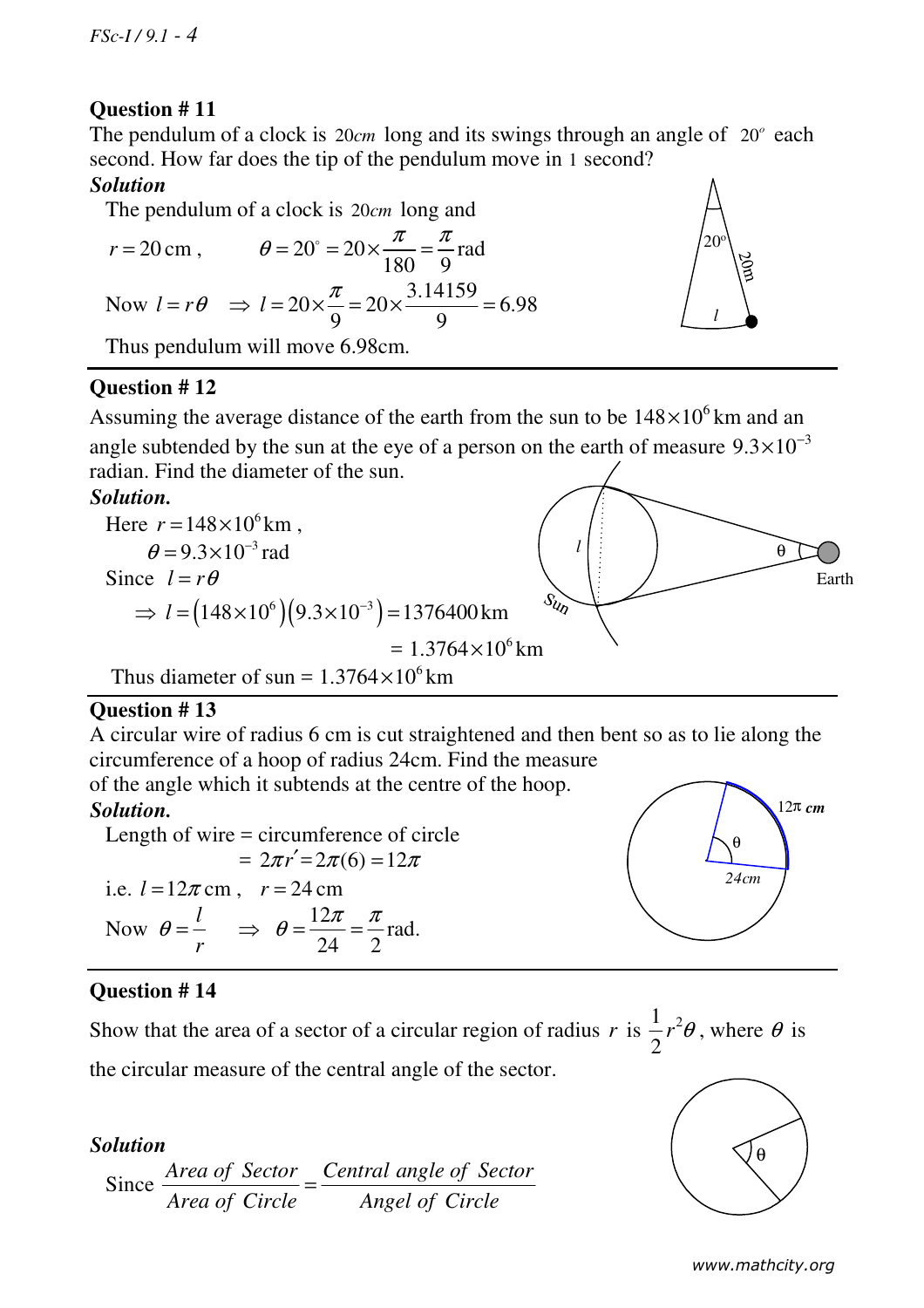*FSc-I / 9.1 - 5*

$$
\Rightarrow \frac{\text{Area of Sector}}{\pi r^2} = \frac{\theta}{2\pi}
$$

$$
\Rightarrow \text{Area of Sector} = \frac{\theta}{2\pi} \times \pi r^2
$$

$$
= \frac{1}{2}r^2\theta
$$

### *Question # 15*

Two cities A and B lie on the equator such that there longitudes are  $45^{\circ}E$  and  $25^{\circ}W$ respectively. Find the distance between the two cities, taking radius of the earth as 6400*kms* . N

### *Solution*

$$
r = 6400 \text{ km}
$$
  
\n
$$
\theta = 45^{\circ} + 25^{\circ} = 70^{\circ} = 70 \times \frac{\pi}{180} = \frac{7}{18} \pi \text{ rad}
$$
  
\nNow  $l = r\theta$   
\n
$$
\Rightarrow l = (6400) \left(\frac{7}{18} \pi\right) = (6400) (0.3889 \times 3.14159)
$$
  
\n
$$
= 7819.075
$$
  
\nThus distance between cities = 7819.075 km

# *Question # 16*

The moon subtended an angle of  $0.5^{\circ}$  at the eye of an observer on earth. The distance of the moon from the earth is  $3.844 \times 10^5$  Km approx. taking radius of the earth as 6400 kms.

# *Solution*



### **Question # 17**

The angle subtended by the earth at the eye of a spaceman, landed on the moon is 1 54′ . The radius of the earth is 6400km. Find the approximate distance between the moon and earth.

### *Solution*

$$
\theta = 1^{\circ}54' = 1.9^{\circ} = 1.9 \times \frac{\pi}{180} = 0.03316 \text{ rad}
$$



 $25\sqrt{45}$ 

 $W(\bigcup_{\mathcal{A}} \bigcup_{\mathcal{A}} E)$ 

 $\frac{1}{\text{equator}}$ 

S

*www.mathcity.org*